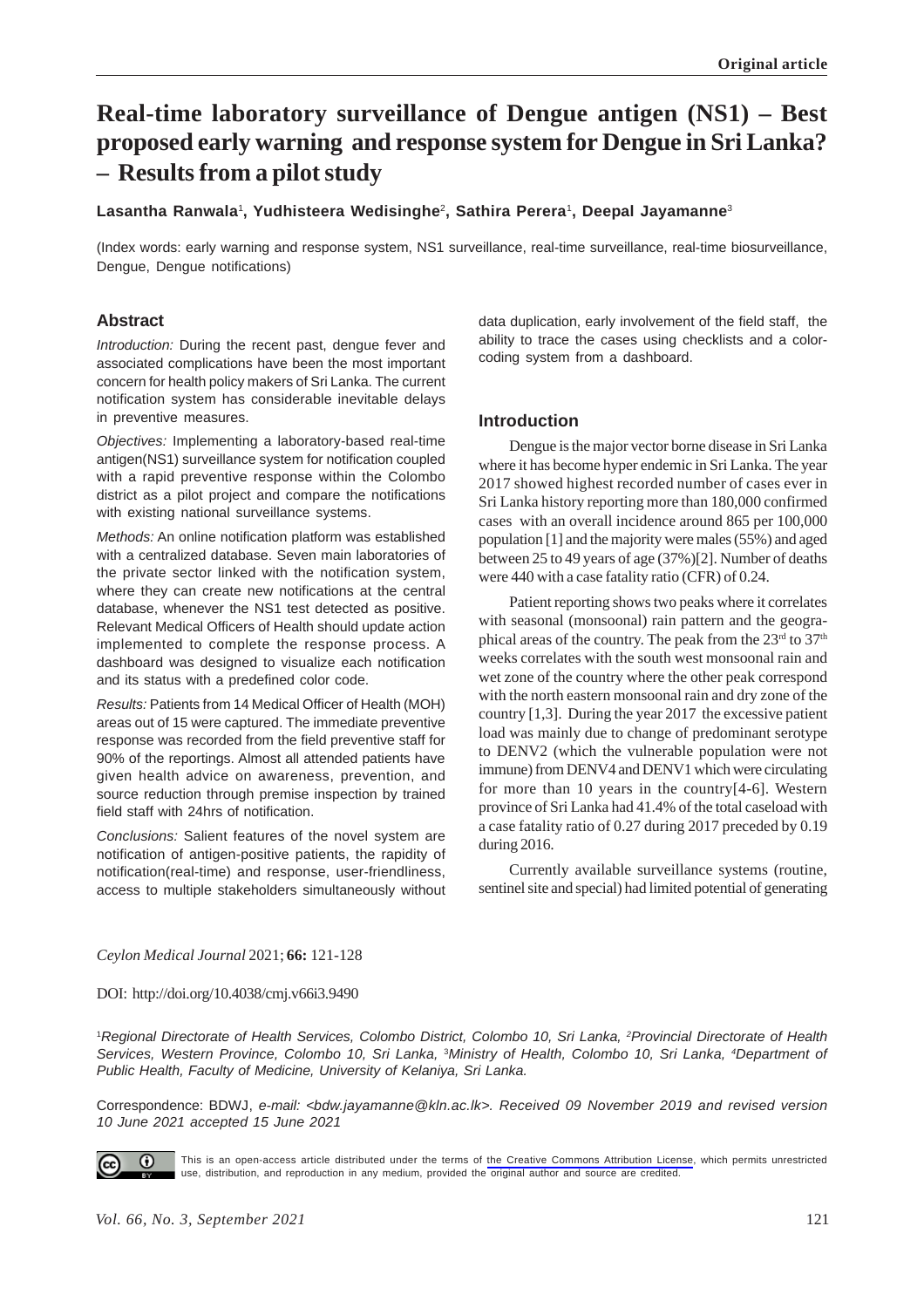effective early warning signals in respective localities this massive outbreak before reaches it peak of 10,684 patients per week during the  $29<sup>th</sup>$  week of 2017 [1] which is more than 4 folds greater than the national historical 5 year mean of highest recorded per week island wide. It has been challenging how the epidemic could be effectively controlled. Current paper based web based notification system where the notification is done on clinical suspicion has a considerable delays in investigating and preventive actions for reported cases [7].

The antigen (NS1) testing for Dengue with or without antibody (IgM) testing for definite diagnosis of the disease at an early stage of febrile patients has become a common practise in Sri Lankan private sector, especially in urban areas where dengue is more common [6,8,9]. Most of the private laboratories do the test by rapid test kit where few do ELISA. With the advancement of technology, both commercially available rapid test kits have achieved significant improvement of sensitivity and specificity of screening of fever patients without a focus [10,11]. Provincial department of health (PDHS) Western province has introduced real time laboratory surveillance of Dengue NS1 antigen detection as a new strategy to generate an early signal for potential outbreak of dengue as an alternative parallel early warning and response system (EWARS). This pilot project results have been compared with existing surveillance systems.

# **Materials and Methods**

### *Development*

In 2013 an eHealth steering committee was established at the Western Provincial Department of Health along with Colombo, Gampaha and Kalutara regional directorates with the vision of establishing a sustainable ICT infrastructure, improvement of end user ICT literacy and service enhancement. This committee consisted of administrators, medical officers trained in health informatics as well as supporting staff. A strategic plan with roadmap to achieve key milestones was drafted after several round table discussions. The project was started after obtaining necessary administrative and operational approvals from the relevant health departments with funding from the Western Provincial Health Department of Sri Lanka.

The software for the system was developed as an inhouse product of the provincial health department using agile development methodology to accommodate requirement of early warning and response (EWARS) for Dengue as a module of Western provincial departmental health information system .

This was developed using PHP [12], MySQL [13] with JavaScripts, Cascaded Style Sheets (CSS) [14] and Hypertext Markup Language (HTML) [15] under General Public License (GPL) [16].Versions of the software were managed by Gitlab [17] where the versioning were

deposited on a dedicated server of the department as well as on a remote server[18].

### *Implementation*

The final tested version of the web based real time electronic antigen positivity notification system was implemented in 2016. Required training to handle the software was given to relevant staff members and necessary printed material (guides) and helpline was established for over the phone support. Seven major private laboratories were connected with the central database and a notification dashboard at the provincial epidemiology unit of the Western province with close monitoring. The central database also connected with the respective health division (Medical officer of Health-MOH) areas where the grass root level preventive measures are taken.

# *Process*

Notification process initiated from the respective laboratory when a tested blood sample became positive for Dengue NS1 antigen test. With the patient's informed consent for notification, the relevant demographic data (contact no, address,etc) also collected and patient data is fed to the system by the responsible trained laboratory staff member who has credentials to log on. The assigned dashboard operator at the central level who gets notifications of all the laboratories, organises and directed the notifications to the respective MOH divisions on the sametime with the available details.

Whenever a MOH areas is assigned a new notification, it appears at the MOH users dashboard as "new notices". When the MOH level preventive staff notified the new case, it will prompted for pending action and following preventive action (response) they have to mark them as "completed". All the actions are colour coded to improve user interactions and response (White – New notification, Red – MOH to be noted, Yellow – pending for action, Green-actions completed, Grey – unidentified). Different customised reports at different user levels can be generated by the system accordingly.

Directives were given to take mandatory preventive measures including health education, source reduction with or without fumigation as instructed for the index and around 300m radius around the index premises within 48 hours of notification to the system. Trained staff on prevention (called as rapid response team for Dengue) was managed centrally at the provincial office were mobilised in addition to the field staff of the respective MOH area. The system was updated as "completed" immediately at the MOH level as the feedback.

### *Data analysis*

Data were analysed during the  $15<sup>th</sup>$  to  $24<sup>th</sup>$  weeks of 2016 from the system compared with the National routine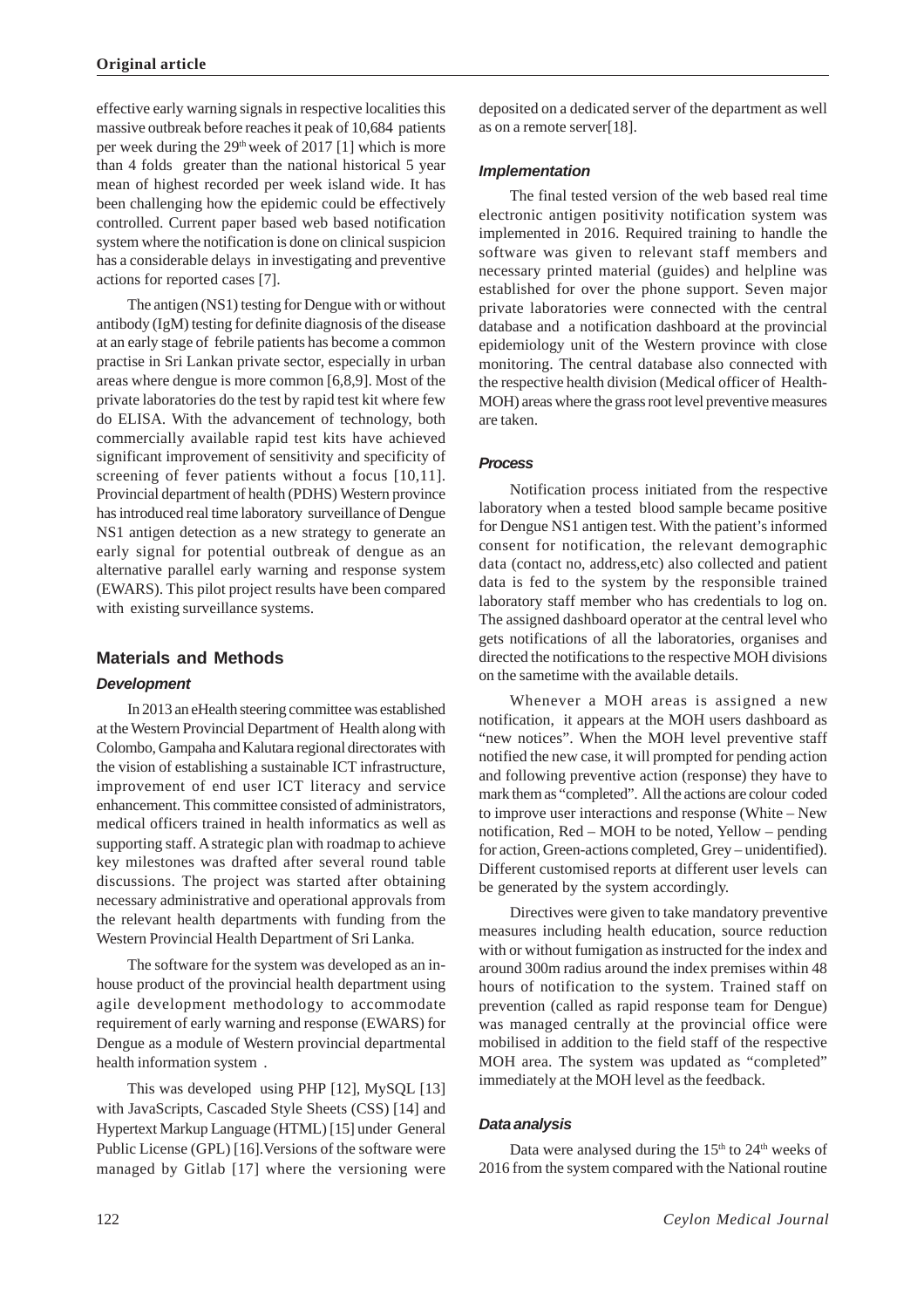surveillance (by weekly return of communicable diseases – WRCD) data and sentinel surveillance data (Densys) [2] from the Epidemiology department of Western Provincial Department of Health.

# *Ethical Considerations*

Ethics approval was obtained by the ethics review committee of the University of Colombo (EC-18-051) and the positive results of the Dengue antigen tests were entered to the system after prior informed written consent from the relevant parties. The patients data were kept confidently and not analysed on an individual basis.

# **Results**

There were 401 antigen positive notified cases (54.6% were females) to the system (Table 1) from 7 leading private laboratories which accounts for 18.3% from total routinely notified patients from the area within the period. Patients from 14 Medical Officer of Health (MOH) areas out of 15 were captured (Figure1). Four MOH areas accounted for the majority (57.4 %) of cases (Table 2). The percentages from the totals of 4 respective MOH division with weekly return of communicable diseases (WRCD) from routine surveillance and sentinel surveillance were 27.7% and 19.0% respectively.

# *Outbreak signals*

The Dehiwala MOH area has received the majority of NS1 notifications (16.5 %) where it has reported maximum at the  $28<sup>th</sup>$  week (163 notifications) and  $27<sup>th</sup>$  week (102 confirmed cases) by sentinel site surveillance and national routine surveillance (WRCD) (Table 3) (Figure 2). In NS1 notifications , the peak has shown as a weak signal at the  $24<sup>th</sup>$  week and well before the  $27<sup>th</sup>$  week where there is a 3 week window for the preventive actions to minimise the spread of the disease. The ascending trend for NS1 Reporting in Dehiwala has started from 21st week where it is started in WRCD after 22<sup>nd</sup> week and sentinel surveillance after the 20th week. In Nugegoda MOH area there no identifiable ascending trend with WRCD but it was evident with sentinel site surveillance after  $20<sup>th</sup>$  week and in NS1 notifications a weak signal spike was evident after the 20<sup>th</sup> week (Figure 2). Two ascending trends with WRCD was noted in Maharagama MOH area during the 18<sup>th</sup> and 23<sup>rd</sup> weeks (Figure 2), but in sentinel surveillance only one ascending trend noted during the 22nd week. NS1 reports the 23rd week was shown the ascending trend. Pitakotte has shown the ascending trend during the  $27<sup>th</sup>$  week with WRCD, during the 23<sup>rd</sup> week with sentinel surveillance and during 24th week in the NS1 reporting system (Figure 2). In other reported areas also shows weaker signals or no outbreak signals with NS1 reporting system where the reported numbers are low.

### *Prompt preventive actions*

Only 11 (2.7%) cases marked as unidentified and 27 (6.7%) cases remained as pending action in the system data. Almost all attended patients have given health advice on awareness, prevention and source reduction through premise inspection by a trained field staff with 24 hrs of notification. In addition indoor fumigation activities also conducted in 51% of attended index premises.

# **Table 1. Proportion of notified NS1 positive patients from different laboratories**

| Lab ID       | Notified | $\frac{0}{0}$ |
|--------------|----------|---------------|
| Lab $01$     | 160      | 39.90         |
| Lab $02$     | 80       | 19.95         |
| Lab $03$     | 91       | 22.69         |
| Lab $04$     | 43       | 10.72         |
| Lab $05$     | 8        | 2.00          |
| Lab $06$     | 14       | 3.49          |
| Lab $07$     | 5        | 1.25          |
| <b>Total</b> | 401      | 100.00        |
|              |          |               |

# **Table 2. Proportion of patients reported in different MOH ares**

|    | <b>MOH</b> Area      | Frequency      | Percent |
|----|----------------------|----------------|---------|
| 1  | MOH Dehiwala         | 66             | 16.5    |
| 2  | MOH Nugegoda         | 61             | 15.2    |
| 3  | MOH Maharagama       | 55             | 13.7    |
| 4  | <b>MOH Pitakotte</b> | 48             | 12.0    |
| 5  | MOH Ratmalana        | 33             | 8.2     |
| 6  | MOH Battaramulla     | 29             | 7.2     |
| 7  | MOH Homagama         | 24             | 6.0     |
| 8  | <b>MOH Kaduwela</b>  | 17             | 4.2     |
| 9  | <b>MOH</b> Moratuwa  | 17             | 4.2     |
|    | 10 MOH Boralesgamuwa | 15             | 3.7     |
| 11 | MOH Kolonnnawa       | 15             | 3.7     |
|    | 12 MOH Piliyandala   | 12             | 3.0     |
|    | 13 MOH Kahathuduwa   | 7              | 1.7     |
|    | 14 MOH Padukka       | $\overline{2}$ | 0.5     |
|    | <b>Total</b>         | 401            | 100.0   |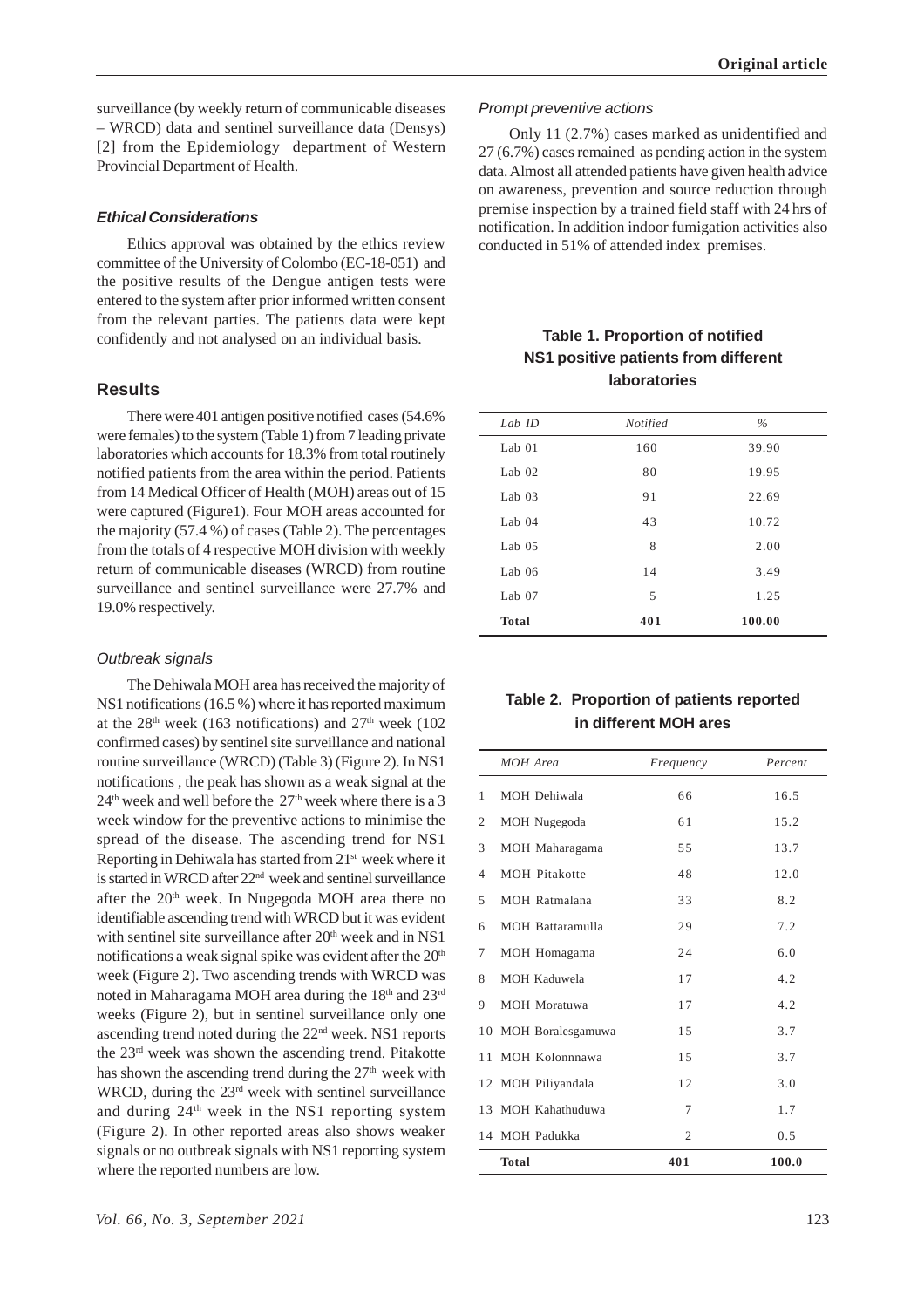**Table 3. Comparison of seasonal peak number of cases and reported weeks from routine national surveillance, sentinel site surveillance and NS1 surveillance in top 4 MOH areas**

| MOH Area  | WRCD Seasonal<br>Peak    | DenSys<br>Seasonal Peak                     | NS1 Peak |
|-----------|--------------------------|---------------------------------------------|----------|
| Dehiwala  |                          | 28 (102 Cases) 27 (163 Cases) 24 (16 Cases) |          |
| Nugegoda  | 32 (53 Cases)            | 28 (152 Cases) 24 (15 Cases)                |          |
|           | Maharagama 27 (62 Cases) | 27 (47 Cases) 24 (11 Cases)                 |          |
| Pitakotte | 29 (53 Cases)            | 27 (50 Cases) 25 (12 Cases)                 |          |



Figure 1. **Relative proportion of NS1 positive cases reported in the district during 15th - 24th weeks of 2016 and locations of the labs.**



Figure 2. **Comparisons of WRCD, sentinel surveillance and NS1 reporting during 15th - 26th weeks of 2016 in Dehiwala, Nugegoda and Pitakotte Medical Officer of Health divisions.**

# **Discussion**

This pilot study provides an example for real-time biosurveillance for Dengue by notifying the antigen positives or true disease positives to the relevant authorities and make them to perform proactive preventive activities at the origin of the communicable disease. The model has shown promising results as an evolving EWARS which is a future requirement for the country

and also it proves that the early preventive measure upon rapid notification and proper resource management is a reality of Sri Lankan context. The magnitude of the warning signals of an outbreak need to be improved by the help of various stakeholders.

The Sri Lankan surveillance system for communicable disease lacking the laboratory surveillance component for many diseases where it has been identified as a well known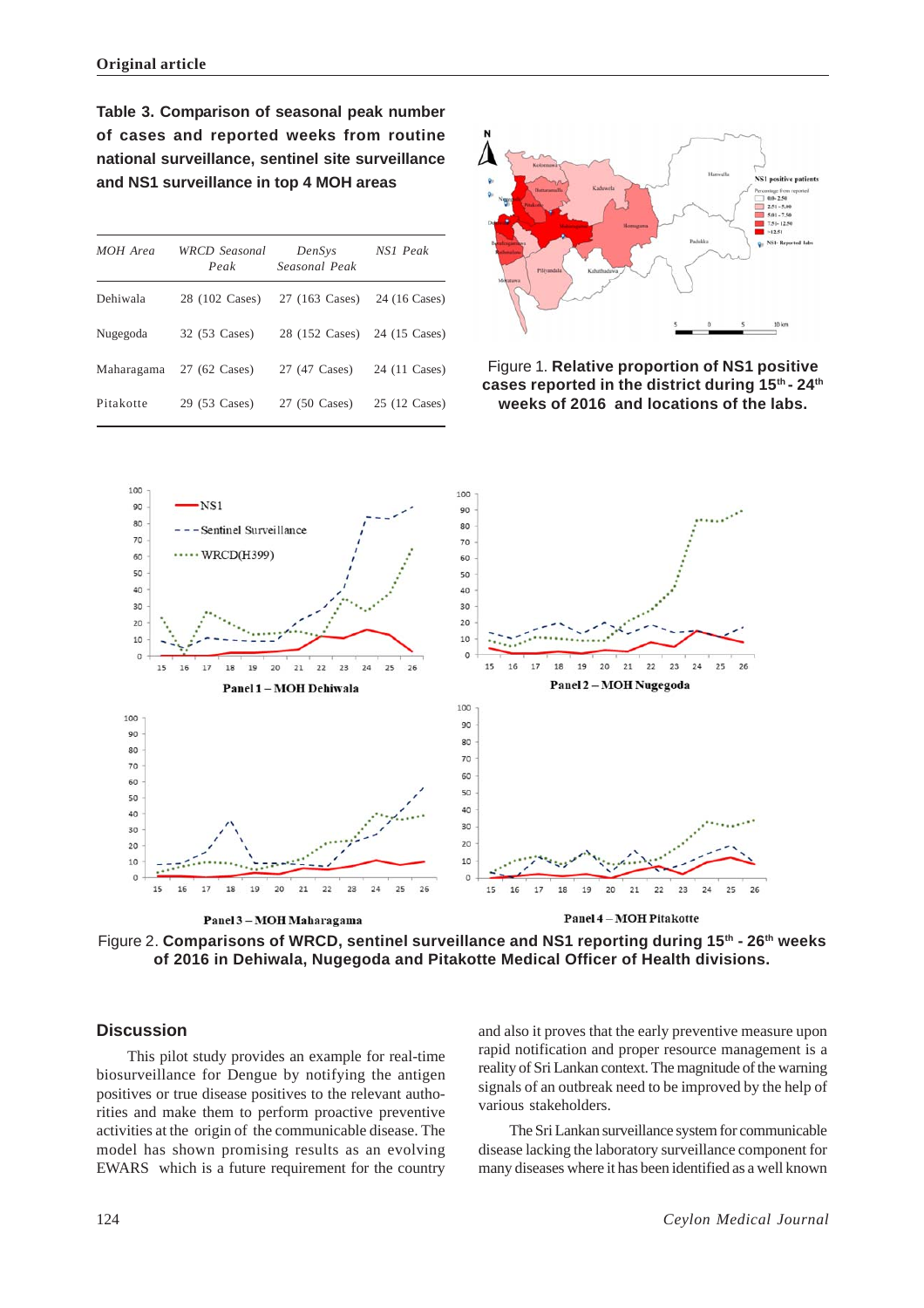drawback within a well established time tested surveillance system. A real time variant of online laboratory initiated NS1 surveillance for Dengue (Laboratory-initiated infectious disease notifications) can be the starting point of such a system due to the impact form morbidity, mortality and public health burden from this disease. Since there is no formal regional systems of emergency response or early warning and response (EWARS) to mitigate Dengue outbreaks throughout the country. This process can be streamlined as EWARS as well. It has considered the syndromic surveillance is the leading surveillance system of many dengue epidemic countries. It has many drawbacks like lacking sensitivity and specificity [6]. This system will address most of the attributes described in a useful surveillance system described in Silvia Runge-Ranzinger *et al* in 2008 [19] such as sensitivity (proportion of outbreaks detected out of all outbreaks), timeliness (speed between outbreak detection, reporting and response), stability (ability to collect, manage and provide data properly), simplicity (ease of operation of the surveillance system), flexibility (ability to adapt during an epidemic and applicability in other settings), data quality (completeness and validity of the data recorded), representativeness (ability to describe spatial and temporal dengue distribution in the whole population, acceptability (willingness of persons/organizations to participate), accuracy/specificity (ability to distinguish between a dengue outbreak and another outbreak, between a dengue case and another illness, and between dengue haemorrhagic fever (DHF) and dengue fever and Positive Predictive Value (PPV, proportion of reported dengue cases with confirmed dengue). Merging of more than 2 scientific fields also can result better surveillance outcomes[20].

#### *Improving the capture and sensitivity*

This system was implemented in few leading private laboratories and not with the public sector hospital laboratories, where they were not performing the testing routing basis. Incorporating the majority of the available laboratories after standardizing the procedure will increase the number of data points of the system, hence increase the gross reporting as well as the magnitude of the outbreak signals from the systems towards more defined geographical area within an MOH areas.

In addition, its mandatory to recommend the optimised method of testing and day of testing according the current evidence and economic profile of the population to achieve the maximum yield. The genomic testing [10,11,21,22] can not be recommended at large scale and it should be clearly mentioned when to do the ELISA with the sensitivity 85.6-95.9% [23-25] or rapid testing (with or without combining IgM testing) where the sensitivity of testing varies from 60-80% [9,10,26-28]. Possibility of non invasive testing (i.e.urine, saliva) also might lead to higher compliance of testing by the public and the methods also should be evaluated for future improvements [27]. Implementation of minimum standards and guidelines for

laboratories (i.e.provide the test strip with rapid test reports as a proof of testing, indications for repeated testing, etc.) will be challenging in Sri Lankan setup.

#### *Improving response*

Immediate response to a true signal is highly required because it is more precise than syndromic surveillance [29] signal and its timeliness [30]. The effective control can be achieved by mitigating the alerts and mobilising the field staff accordingly. Maintaining centrally dedicated staff for preventive measures or during the seasonal or outbreak times will be cost effective eneviour to the health department.

#### *Drawbacks in a resource poor settings*

Tendency of doing more NS1 test and insisting on admissions where there is no indications may lead to unnecessary overcrowding of wards in resource poor settings. During secondary and subsequent infections, the NS1 positivity may be reduced and the patients might end up with false assurance that they are free from the disease might lead to readmit with complicated stage and the health system may need to spend additional resources due to this or may end up with worse consequences.

### **Limitations**

The NS1 testing was available in the private sector laboratories and it was not performed in the Government sector hospital laboratories where majority of people get admitted. The cost for the test (15-20 U.S.D.) was high compared with other available blood tests , so the majority of the patients get admitted to the government hospitals without doing the NS1 testing at the private sector. Limited number of private sector laboratories (07) involved during the pilot and three of them were situated out of the regional directorate area (Colombo Municipal Council Area) where the more patients may have tested belongs to that area might have end up with low number of cases. Most of the small laboratories also has the ability to perform the NS rapid test , there is no way to trance those availability of the facility due to limited records in the Sri Lankan health system. Ways to motivate to the laboratory staff to enter the data to the system were limited. There is not such regulatory power for the provincial health department to make legislations or make it mandatory. Continuous follow up was needed to get the data to the system by the provincial health staff. In addition there were not communication module built to send the positive cases automatically to the system without double entering due to different standards and systems used by different laboratories where it might be a burden for the laboratory staff. Since there is no mobile application developed for the system, users needed to log in by a personal computer or other device via web browser to update the system which may be a reason for the delay in updation.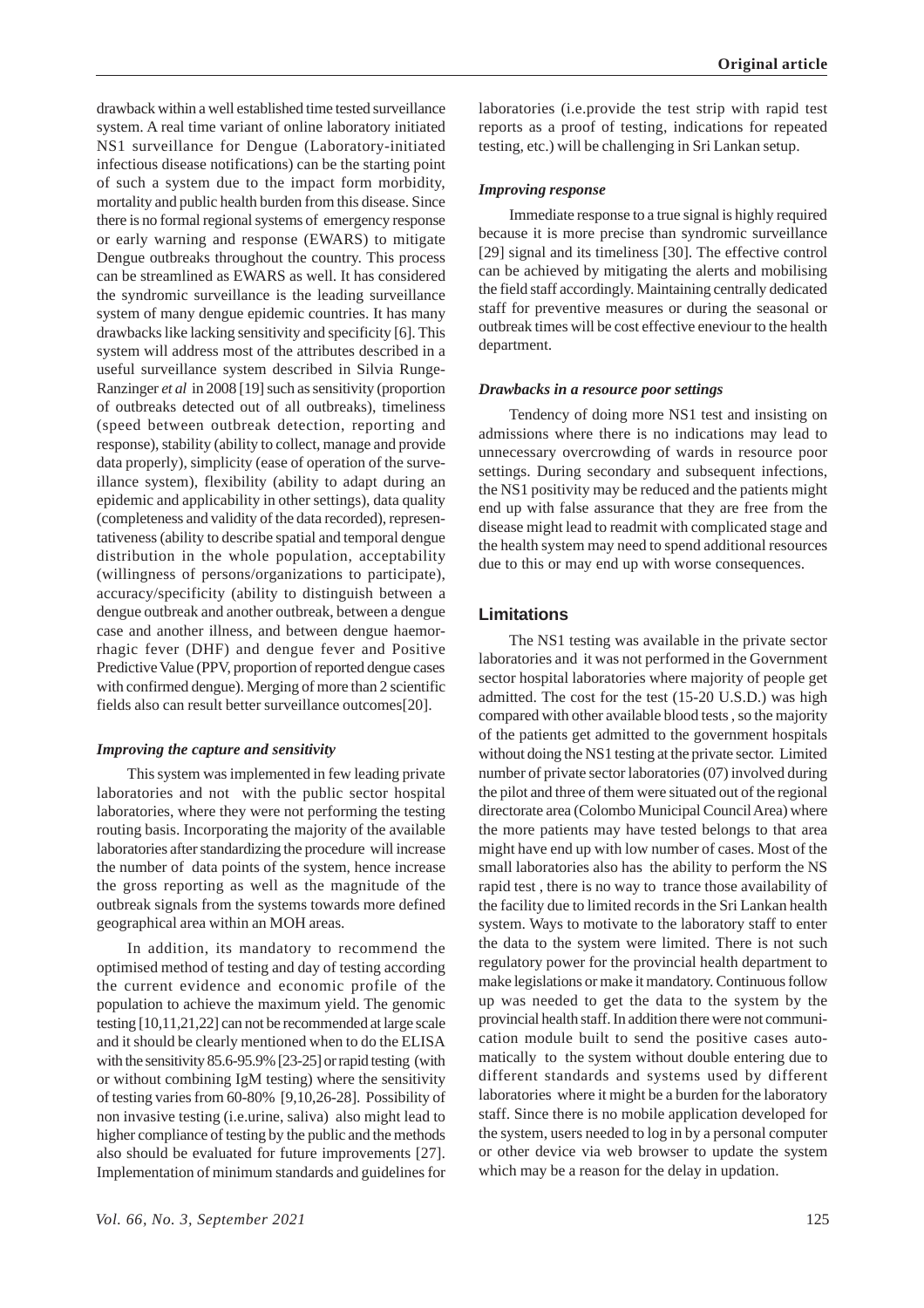The sensitivity will change depending on the method used to detect NS1 positivity. Rapid test usually has lower value than ELISA where RT-PCR considered as the gold standard [26]. Cocirculation of other flaviviruses may lowers the specificity of NS1 test [31]. Maximizing sensitivity and specificity will be also a major concern when it comes to scaling up to National level implementation.

Finally, the coordination and support by the central epidemiology unit of the Ministry of Health is a must for the sustainability of the project where they should not consider this system as an alternative system for the national surveillance.

# **Conclusions**

Since Dengue in Sri Lanka as well as in other countries will continue to remain during the next few decades[32] the detection of early outbreak will be critically important for prevention of outbreaks as well as minimise the intensity of them. The way forward will be a private and public laboratory integrated national realtime Dengue NS1 antigen surveillance and rapid response mechanism and the current platform is a good example of how to perform it in an effective way. The novel system can be implemented with improvements at national level would provide a better early warning and response system for Dengue in Sri Lanka and augment the existing surveillance through the directives of the ministry of health

### *Way Forward*

This model EWARS could be extended to a supporting part of the outbreak investigation aspect as well by leading to GIS mapping, specific serotype detection, developing spatial serotype distribution mapping, identifying genotype variability beyond serotyping (i.e.phylogenetic analysis) and match with outbreak potent variants of them for effective mobilisation of field resources like in Singapore, island wide virus surveillance programme aimed at determining the serotypes and genotypes of circulating virus strains (31) with the use of national reference laboratory for Dengue or Medical Research Institute (MRI) of Sri Lanka. This can be further supported by implementing policies to strengthen the current strategies like notifying clinically-suspected and laboratory-confirmed cases within 24 hours to the relevant authorities by the laboratories.

# **Declarations**

# *Ethical Considerations*

Ethics approval was obtained by the Ethics Review Committee of the University of Colombo (EC-18-051) and the positive results of the Dengue antigen tests were entered to the system after prior informed written consent from the relevant parties. The patients data were kept confidently and not analysed on an individual basis.

# **Availability of Data and Material**

The datasets generated during and/or analysed during the current study are not publicly available but are available from the corresponding author on reasonable request.

# **Conflicts of interest**

No financial and non-financial competing interests to declare.

# **Funding**

No formal funding or grants have been received. Founded by the investigators. System was developed by the 1st author, hosted at the department server and maintained by the department staff. Pilot project was assisted by Western Provincial Department of Health, Sri Lanka providing sufficient resources.

# **Author contributions**

All authors have contributed to the background, design, and drafting of the study and the manuscript.

# **Acknowledgements**

Authors like to acknowledge all the administrators and all the categories of staff members of regional directorate of health, Colombo district office, provincial directorate office of Western Province office for the central assistance, encouragements, criticisms and approvals for the project, all the patients who gave the consent for disseminating the antigen testing results along with their personal details and all the public health staff under the purview of Colombo regional directorate of health. In addition, authors like to acknowledge informal financial assistance by providing necessary physical and human resources by the Western Provincial Department of Health and Colombo regional directorate of health offices.

# **Abbrevations**

CMC – Colombo Municipal Council CSS – Cascaded Style Sheets DENV – Dengue Virus DF – Dengue Fever DHF – Dengue Haemorrhagic Fever ELISA – Enzyme-Linked Immunosorbent Assay EWARS – Early Warning and Response System EWRS – Early Warning and Response System GPL – General Public Licencse HTML – Hypertext Markup Language ICT – Information and Communication Technology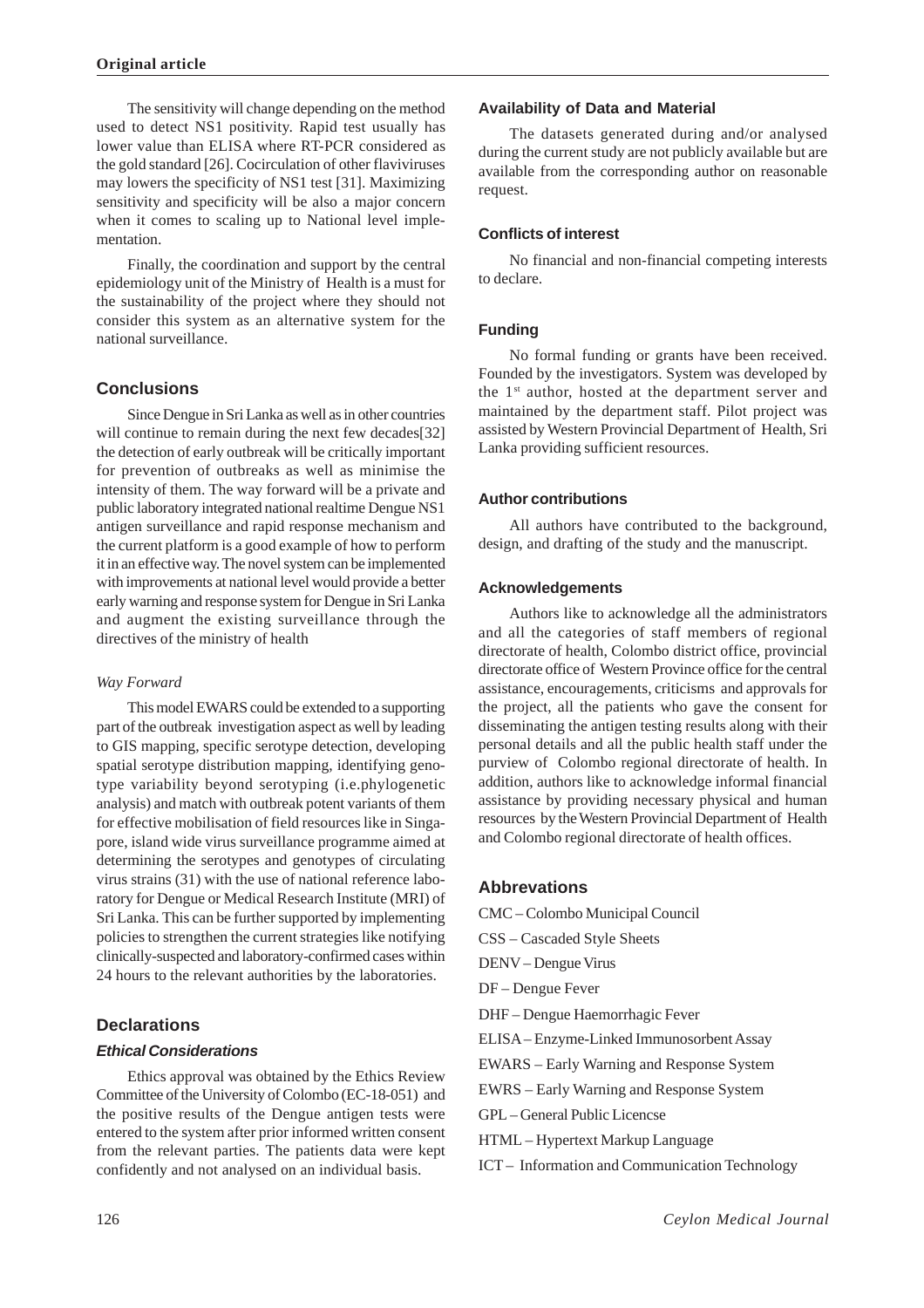MOH – Medical Officer of Health

MRI – Medical Research Institute

NS1 – Non Structural Protein 1

PDHS – Provincial Director of Health Services

PPV – Positive Predictive Value

RDHS – Regional Director of Health Services

RT-PCR – Real-Time Polymerase Chain Reaction

SPSS – Statistical Package for Social Sciences

USD – United States Dollars

WRCD – Weekly Return of Communicable Diseases

# **References**

- 1. Tissera HA, Jayamanne BDW, Raut R, Janaki SMD, Tozan Y, Samaraweera PC, *et al*. Severe Dengue Epidemic, Sri Lanka, 2017. *Emerg Infect Dis* [Internet]. 2020 Apr [cited 2020 Dec 27]; **26**(4): 682-91. Available from: http:// wwwnc.cdc.gov/eid/article/26/4/19-0435\_article.htm
- 2. Epidemiology Unit, Sri Lanka. National sentinel site surveillance for Dengue [Internet]. Colombo, Sri Lanka; [cited 2018 Feb 17]. Available from: http://dengue. epid.gov.lk/login.php
- 3. Tissa Vitarana, WS Jayakuru, Nalini Withane. Historical account of dengue haemorrhagic fever in Sri Lanka. *Dengue Bull.* 1997; **21**(1997): 117-8.
- 4. Medical Research Institute, Sri Lanka. Current Dengue status in the country [Internet]. Medical Research Institute, Sri Lanka. [cited 2018 Jun 18]. Available from: http:// www.mri.gov.lk/departments/virology/dengue/
- 5. Sirisena PDNN, Noordeen F. Evolution of dengue in Sri Lanka-changes in the virus, vector, and climate. *Int J Infect Dis.* 2014; **19**: 6-12.
- 6. Tissera H, Amarasinghe A, Gunasena S, De Silva AD, Yee LW, Sessions O, *et al*. Laboratory-Enhanced Dengue Sentinel Surveillance in Colombo District, Sri Lanka: 2012-2014. Bingham A, editor. *PLoS Negl Trop Dis*. 2016; **10**(2): e0004477.
- 7. Wickramasinghe WM a. SB, Premaratne RG, Arunatileka SMKD. An ICT solution for issues in communicable disease surveillance in Sri Lanka. *Sri Lanka J Bio-Med Inform.* 2011; **1**(0): S3.
- 8. Kosasih H, Alisjahbana B, Widjaja S, Nurhayati, Mast Q de, Parwati I, *et al*. The Diagnostic and Prognostic Value of Dengue Non-Structural 1 Antigen Detection in a Hyper-Endemic Region in Indonesia. *PLOS ONE* 2013; **8**(11): e80891.
- 9. Zhang H, Li W, Wang J, Peng H, Che X, Chen X, *et al.* NS1-based tests with diagnostic utility for confirming dengue infection: a meta-analysis. *Int J Infect Dis.* 2014; **26**: 57-66.
- 10. Aryati A, Trimarsanto H, Yohan B, Wardhani P, Fahri S, Sasmono RT. Performance of commercial dengue NS1 ELISA

and molecular analysis of NS1 gene of dengue viruses obtained during surveillance in Indonesia. *BMC Infect Dis* [Internet]. 2013 Dec [cited 2018 Jan 2]; 13(1). Available from: http://bmcinfectdis.biomedcentral.com/articles/ 10.1186/1471-2334-13-611

- 11. Huhtamo E, Hasu E, Uzcátegui NY, Erra E, Nikkari S, Kantele A, *et al*. Early diagnosis of dengue in travelers: Comparison of a novel real-time RT-PCR, NS1 antigen detection and serology. *J Clin Virol.* 201; **47**(1): 49-53.
- 12. PHP: Hypertext Preprocessor [Internet]. [cited 2019 Feb 19]. Available from: http://php.net/
- 13. MySQL [Internet]. [cited 2019 Feb 19]. Available from: https://www.mysql.com/
- 14. Cascading Style Sheets [Internet]. [cited 2019 Feb 19]. Available from: https://www.w3.org/Style/CSS/Overview. en.html
- 15. HTML.COM [Internet]. HTML Offical Site. Available from: https://html.com
- 16. GNU General Public License | Open Source Initiative [Internet]. [cited 2019 Feb 19]. Available from: https:// opensource.org/licenses/gpl-license
- 17. The first single application for the entire DevOps lifecycle [Internet]. GitLab. [cited 2019 Feb 19]. Available from: https://about.gitlab.com/
- 18. Ranwala RADLMK, Wedisinghe WAY, Perera SK. Introduction of a new laboratory based e-surveillance system for dengue infection within the Western Province, Sri Lanka. In: Commonwealth Medical Association - 24<sup>th</sup> Triennial Conference. Colombo, Sri Lanka: CMA; 2016.
- 19. Runge-Ranzinger S, Horstick O, Marx M, Kroeger A. What does dengue disease surveillance contribute to predicting and detecting outbreaks and describing trends? *Trop Med Int Health.* 2008; **13**(8): 1022-41.
- 20. Vitali Sintchenko, Blanca Gallego. Laboratory-guided detection of disease outbreaks: three generations of surveillance systems. *Arch Pathol Lab Med.* 2009; **133**(6): 916-25.
- 21. Lai YL, Chung YK, Tan HC, Yap HF, Yap G, Ooi EE, *et al.* Cost-Effective Real-Time Reverse Transcriptase PCR (RT-PCR) To Screen for Dengue Virus followed by Rapid Single-Tube Multiplex RT-PCR for Serotyping of the Virus. *J Clin Microbiol.* 2007; **45**(3): 935-41.
- 22. Solanke. Early dengue diagnosis: Role of rapid NS1 antigen, NS1 early ELISA, and PCR assay [Internet]. [cited 2019 Feb 23]. Available from: http://www.tjmrjournal.org/ article.asp?issn=1119-0388;year=2015;volume=18; issue=2; spage=95;epage=99;aulast=Solanke
- 23. Pal S, Dauner AL, Mitra I, Forshey BM, Garcia P, Morrison AC, e*t al*. Evaluation of Dengue NS1 Antigen Rapid Tests and ELISA Kits Using Clinical Samples. *PLoS ONE* [Internet]. 2014 Nov 20 [cited 2019 Feb 23]; 9(11). Available from: https://www.ncbi.nlm.nih.gov/pmc/articles/ PMC4239072/